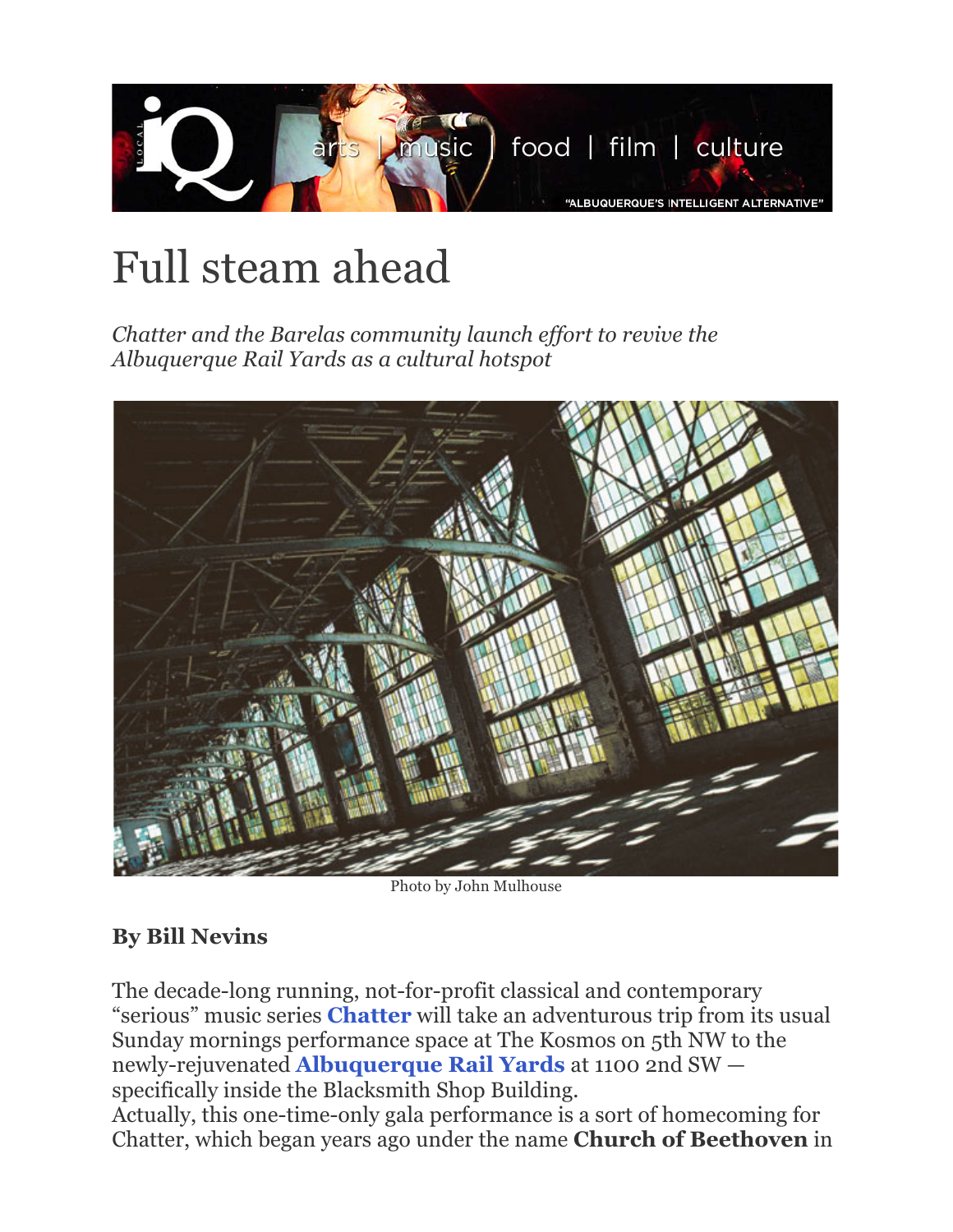a more humble setting, also in the Barelas neighborhood where The Rail Yards are located. All Chatter shows are famously entrancing and uplifting to the senses and spirit, but this evening performance promises to be Chatter's best offering yet  $-$  a stellar lineup of musicians and intriguing compositions. Remarkably, the show is already sold at 650 seats — normal Chatter shows at the Kosmos seat 140.

Chatter Board President **Pamela Michaelis** conveyed delight to *Local iQ* when describing the event "menu": "We will have Chatter's artistic director David Felberg and Ruxandra Marquardt playing violins and Conor Hanick on prepared pianos and harpsichord — all wonderful, beloved performers.

"Plus they will be accompanied by 22 additional string musicians. They will give us the 'Concerto Grosso' by Soviet composer Alfred Schnittke, the Double 'Violin Concerto' by J.S. Bach and 'Tabula Rasa' by Estonian composer Arvo Part — just an amazing choice of pieces, ranging over centuries and styles."

Besides the music, Michaelis explained, there will be an exhibit of model trains and railroad memorabilia assembled by area rail enthusiasts, including The Wheels Museum/ASHOME, the NM Steam and Railroad Historical Society, and The Friends of the Cumbres and Toltec Scenic Railway.

Additionally, the Chatter audience will be treated to a special hanging exhibition of etched-onto-metal photos of the Rail Yards by Albuquerqueborn artist **Eric Thelander**.

Michaelis, who serves in her fundraising and supervisory role with Chatter as an unpaid volunteer, both knows and loves her music. She's also in love with Albuquerque, the city that she and her husband, Don, publisher of the *Collector's Guide*, have called home for many years since moving from Minnesota. Michaelis worked with Minnesota Public Radio as a colleague and friend of *Prairie Home Companion's* Garrison Keillor and his Lake Wobegon cronies.

Michaelis explained that in conversations with Albuquerque city officials, including Cultural Affairs Director **Betty Rivera**, she explored how the once-prosperous but too-long-neglected Rail Yards might be renovated and revived as a cultural center. The Chatter show is just the first step.

"Several generous donors stepped up to make this happen for Chatter. Our